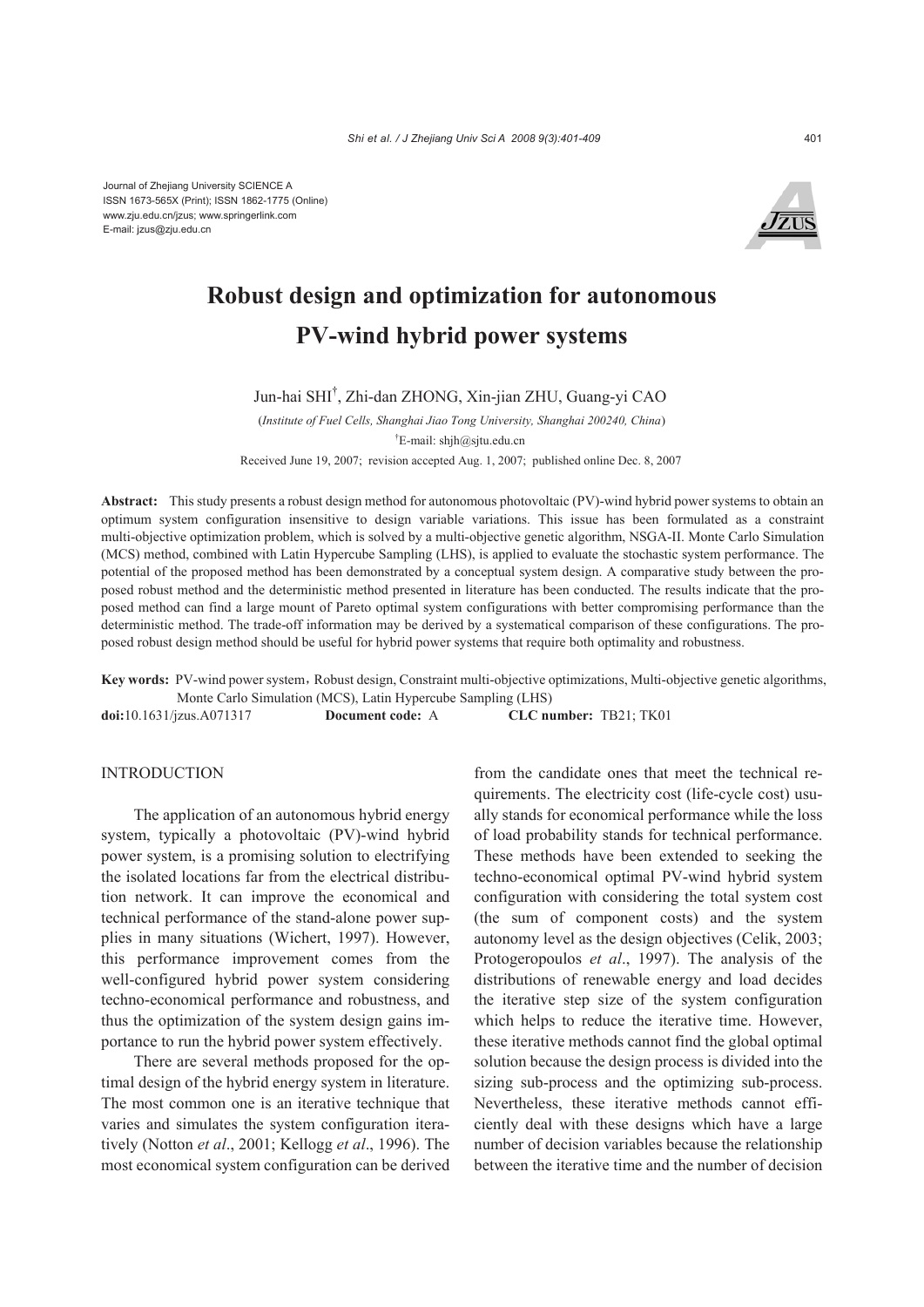variables is exponential. Shi *et al*.(2007) considered this design as a multi-objective optimization problem by adopting a multi-objective genetic algorithm as a solver. The multi-objective genetic algorithm, NSGA-II, is used to configure the optimal PV-wind hybrid system with total system cost, system autonomy level and wasted energy as design objectives. Although this problem is difficult to solve because of its nonlinearity and complexity, the better results have been obtained comparing with the iterative methods. Bernal-Agustín *et al*.(2006) adopted another multi-objective genetic algorithm, SPEA, to successfully optimize the system configuration and control strategies of PV-wind-diesel systems simultaneously with electricity cost (life-cycle cost) and pollutant emission as design criteria. These two studies show that a multi-objective genetic algorithm can find the global optimal hybrid energy system configurations even if more decision variables and design criteria are considered.

Although many approaches are available for design and optimization of the hybrid energy system in literature, most of them are deterministic methods without optimizing stochastic performance measures. Stochastic performance measures reflect the effect of randomness and uncertainty on the candidate system configuration. Randomness and uncertainty are inherent for the actual hybrid power system and come from the system design process, the manufacture process, the power generating process, the aging process, and so on. These factors may worsen the performance of an optimal hybrid power system. However, the structural optimization methods of mechanical engineering take stochastic performance measures as objectives to achieve optimum design with respect to either variation of some structural parameters or extreme uncertain events during the last three decades. Recently, Lagaros *et al*.(2005) elevated structural stochastic performance measures using the Monte Carlo Simulation (MCS) method, combined with Latin Hypercube Sampling (LHS). They developed a cascade evolutionary algorithm to solve the structural robust design problem. So the stochastic performance measures of hybrid energy systems should be considered. The robust design methods are required to gain the system configuration insensitive to randomness and uncertainty.

This study presents a robust design method for

autonomous PV-wind hybrid power systems to obtain an optimum system configuration insensitive to randomness and uncertainty. The proposed method formulates the robust optimal design of the PV-wind hybrid power system as a constraint multi-objective optimization problem. The NSGA-II combined with the constraint handling method solves the optimization problem because of the encouraging results of applying a multi-objective genetic algorithm to the design of the hybrid power system in (Shi *et al*., 2007; Bernal-Agustín *et al*., 2006). Electricity cost and system autonomy level are two issues in the design for obtaining a reasonable system configuration because they represent two different system performances and conflict each other. The mean values of electricity cost and autonomy level, as well as their standard square deviations, are adopted as stochastic performance measures to reflect and explore the effect of randomness and uncertainty on the candidate system configuration. MCS method, combined with LHS, evaluates these stochastic performance measures of the PV-wind hybrid power system. The effectiveness of the proposed design method has been demonstrated with a conceptual PV-wind power system design considering decision variable variations.

This paper has been divided into six sections. In Section 2, the robust design of PV-wind hybrid power system has been developed into a constraint multi-objective optimization problem. The next section presents MCS method, combined with LHS method, for evaluating the stochastic performance measures of the PV-wind hybrid power system. In Section 4, the adopted multi-objective genetic algorithm, NSGA-II, is described briefly. The effectiveness of the proposed method has been demonstrated with a stand-alone PV-wind power system design for a particular application and a comparative study between a robust and a deterministic design method is presented in Section 5. Section 6 puts forth the conclusions drawn from this work.

#### PROBLEM FORMULATION

The robust design of the PV-wind hybrid power system is formulated as a constraint multi-objective optimization problem to achieve the optimal system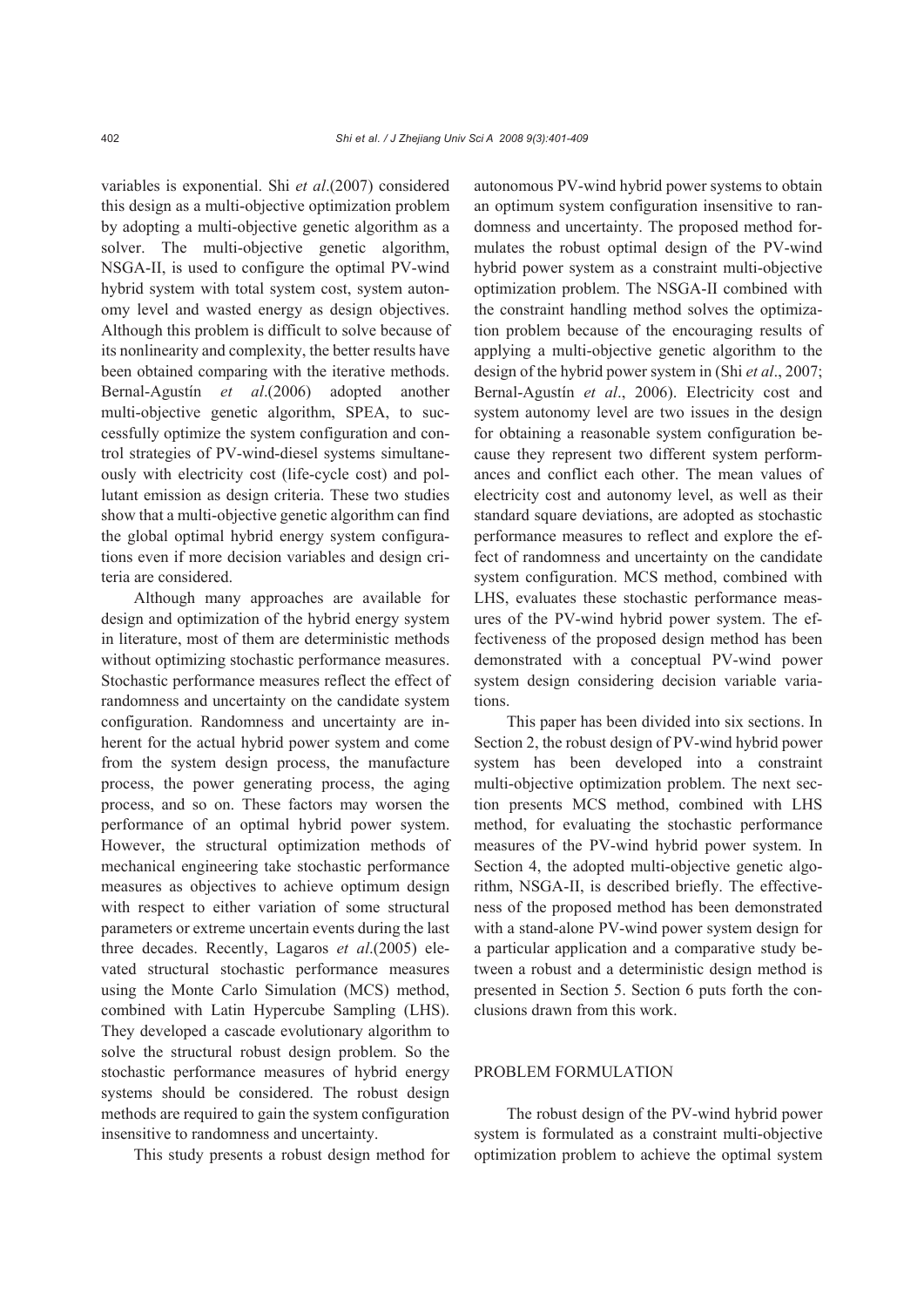configurations insensitive to randomness and uncertainty. The peak power of photovoltaic array  $(P_{PV})$ , the rated power of wind turbine  $(P_{wt})$  and the capacity of battery  $(C_{bat})$  are decision variables. This study expands the deterministic measures to the stochastic performance measures. For the deterministic design methods, electricity cost and autonomy level are two critical objectives for the comparison of the candidate configurations in (Celik, 2003; Notton *et al*., 2001; Kellogg *et al*., 1996; Protogeropoulos *et al*., 1997). But these deterministic objectives cannot reflect the effect of randomness and uncertainty on the candidate system configuration. On the other hand, the stochastic measures of system performance, usually its mean value and standard deviation, are adopted to represent and explore the effect of randomness on the robust optimization framework where its random characteristics are unknown (Lagaros *et al*., 2005). For the PV-wind hybrid power system, the mean values of electricity cost and autonomy level are adopted as stochastic performance objectives, as well as their standard square deviations. The maximum electricity cost and the minimum system autonomy level are used as constraints to limit the solutions to the preferring scope. Table 1 shows the multi-objective optimization problem formulation of the robust design of the PV-wind hybrid power system. For calculating the stochastic objective values, the adopted method will be introduced in the next section.

**Table 1 The objectives, constraints and decision variables for the PV-wind hybrid power system**

| Item                  | Description                                                           |  |  |  |  |  |
|-----------------------|-----------------------------------------------------------------------|--|--|--|--|--|
| Objectives            | Maximizing system autonomy level mean<br>value (ALM)                  |  |  |  |  |  |
|                       | Minimizing system autonomy level standard<br>square deviation (ALSTD) |  |  |  |  |  |
|                       | Minimizing electricity cost mean value<br>(ECM)                       |  |  |  |  |  |
|                       | Minimizing electricity cost standard square<br>deviation (ECSTD)      |  |  |  |  |  |
| Constraints           | Simulation model                                                      |  |  |  |  |  |
|                       | Max allowable electricity cost mean value<br>(MaxEC)                  |  |  |  |  |  |
|                       | Minimum allowable autonomy level mean<br>value (MinAL)                |  |  |  |  |  |
| Decision<br>variables | The peak power of photovoltaic array $(P_{PV})$                       |  |  |  |  |  |
|                       | The rated power of wind turbine $(P_{wt})$                            |  |  |  |  |  |
|                       | The rated capacity of battery $(C_{\text{bat}})$                      |  |  |  |  |  |

#### MONTE CARLO SIMULATION

MCS method, combined with LHS method, is used to evaluate the stochastic performance measures of the PV-wind hybrid power system. The PV-wind hybrid power system is a complex nonlinear system, and an analytical solution to its performance is not attainable. MCS method, as a stochastic analysis method, has the capability of handling practically this case regardless of its complexity and variation of the uncertain variable. MCS method has been proven to be efficient for the calculation of the statistical quantities in the framework of a robust optimal design problem (Lagaros *et al*., 2005). In order to reduce the computation effort, LHS method is used to construct the samples for every candidate system configuration (Avramidis and Wilson, 1996). LHS method generates the random samples from all ranges of possible values, and thus allows extracting a large amount of uncertainty and sensitivity information with a relatively small sample size.

In the stochastic analysis process, an MCS is performed for every candidate system configuration where each evaluation consists of a specified number (sample size) of runs. The samples of a candidate system configuration are constructed using LHS method from variable parameter statistical distributions. For each run, all non-variable parameters are fixed at their specified values. The variable parameter values for each run are ordered from the samples of the given candidate system configuration consequently. After setting these parameter values, an hourly time-step simulation procedure of the PV-wind hybrid power system is performed to evaluate system performance (Protogeropoulos *et al*., 1997; Shi *et al*., 2007). The results from the MCS of a candidate system configuration are its stochastic measure values.

### MULTI-OBJECTIVE OPTIMIZATION

A multi-objective genetic algorithm, NSGA-II, is adopted to optimize the robust design of PV-wind hybrid power system which has been formulated as a constraint multi-objective optimization problem with four objectives and three constraints in the previous section. The resolution of this multi-objective problem is a complete, non-dominated or Pareto set, which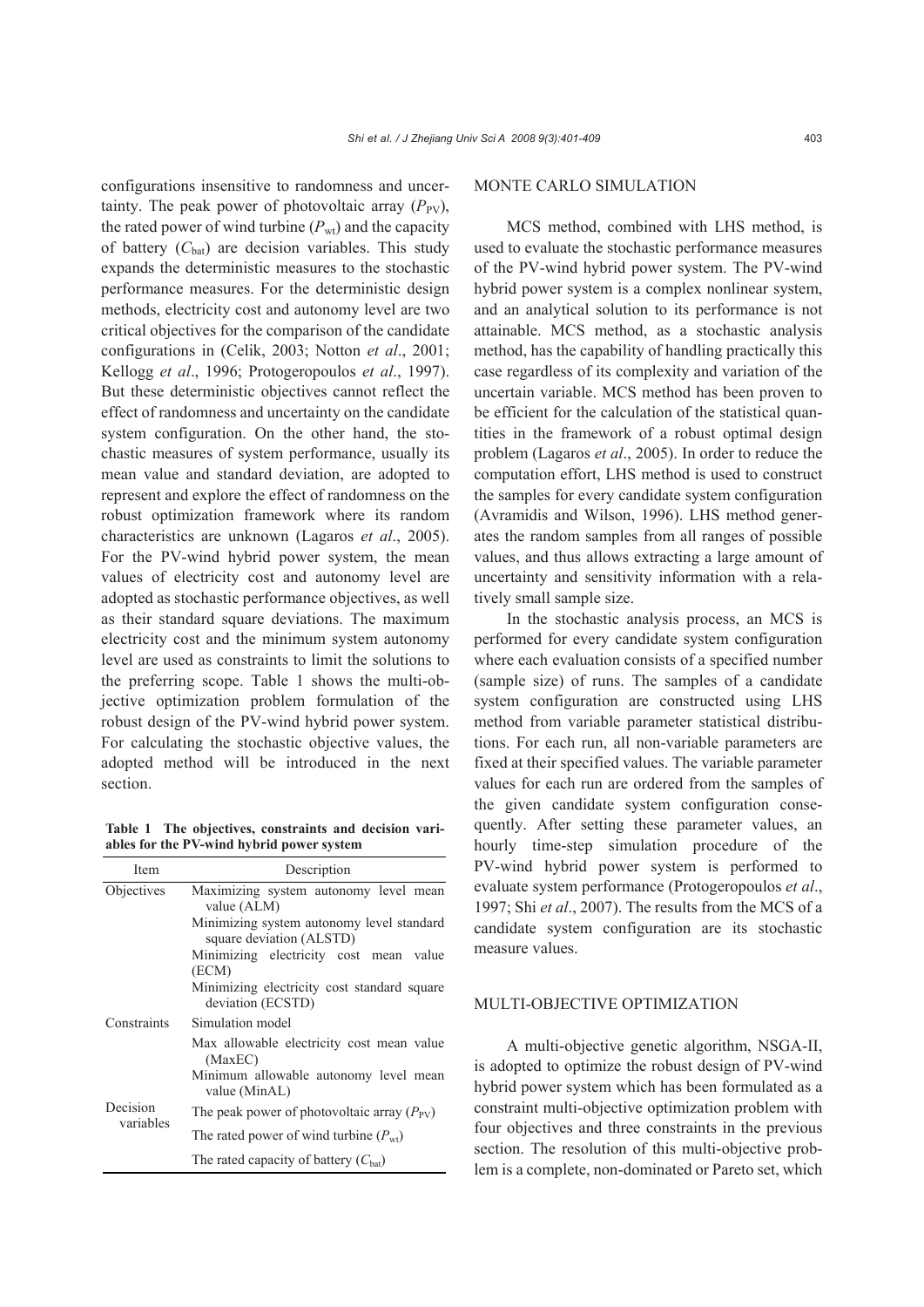includes the alternatives representing potential system configurations among the design criteria. A multiobjective genetic algorithm is well suited to solve these kinds of problems because it can find a large amount of Pareto-optimal solutions in a single run with no concerns of the shape or continuity of the Pareto set (Kicinger *et al*., 2005; Deb *et al*., 2002). The encouraging results have been achieved by NSGA-II for a deterministic optimal design of a PV-wind hybrid power system, although it is difficult to solve the multi-objective optimal design problem of a PV-wind hybrid power system due to its complexity, nonlinearity, incommensurable objectives, and implicit constraints (Shi *et al*., 2007). In presence of constraints, the constraint handling method proposed by Deb (2000) is adapted to guide the search towards the feasible region. Combined with the constraint handling method, NSGA-II is used to solve the robust design problem of the PV-wind hybrid power system.

The proposed robust design process of the PV-wind hybrid power system is summarized as follows:

Step 1. Set the ranges of design variables, the parameters of NSGA-II, and the stochastic distributions of variable parameters for MCS.

Step 2. Generate candidate system configurations randomly to construct a parent population *P*. Perform the MCS for every individual of population *P* to calculate stochastic objective and constraint values. According to these objective and constraint values, assign the fitness value to every individual of population *P*.

Step 3. Use selection, crossover and mutation and create a child population *Q* from the parent population *P*. Perform the MCS for every individual of population *Q* to calculate stochastic objective and constraint values.

Step 4. Assign the fitness value to every individual of the multi-set union of populations *P* and *Q* based on its objective and constraint values.

Step 5. Replace all the individuals of the population *P* with the individuals from the multi-set union of populations *P* and *Q* based on the fitness values.

Step 6. If the stopping criterion is satisfied, output the set of decision variables represented by the dominated individuals in the population *P*. Otherwise, go to Step 3.

The detailed description of NSGA-II is presented in (Deb *et al*., 2002).

#### RESULTS AND DISCUSSION

The proposed design method has been validated by the design of a conceptual PV-wind hybrid power system (Shi *et al*., 2007). Decision variable variations are assumed following a uniform distribution and are considered uncertain for the test because of little information about their stochastic characteristics. In the stochastic analysis process for a given system configuration, every decision variable is assumed to be an equally probable value in the range from 90% to 110% of its given value. The sample size is an important parameter of MCS method (Lagaros *et al*., 2005). A large sample size may help to reduce the distribution estimating error but this effect gets less and less as the size increases. On the other hand, the large sample size implies longer system simulation time. The MCS requires large computation efforts. The sample size takes 100 after comparing the results of MCS with different sample sizes for a given system configuration. This sample size allows a reasonable estimate for the performance distribution with less computation effort. The electricity cost of auxiliary power sources is assumed to be 1.00 ECU. The electricity cost of PV-wind hybrid power system should not be more than that of auxiliary power sources (Celik, 2003), and thus the mean value of the maximum allowable electricity cost takes 1.00 ECU. The economical analysis method and cost data have been used as well as the PV-wind system simulation model and the technical analysis method in (Notton *et al*., 1998; 2001; Shi *et al*., 2007). The parameters for NSGA-II refer to the previous work (Shi *et al*., 2007). The researched Pareto solutions are presented in Fig.1.

The proposed algorithm, NSGA-II, can handle the robust design problem of PV-wind power system effectively. The numerical results reported in Fig.1 show that a large mount of candidate system configurations with different objective values have been found by the proposed algorithm in a single run. The found solutions are located at the feasible region in Fig.1a and satisfy the constraints. The distribution of the researched Pareto solutions in Fig.1 is irregular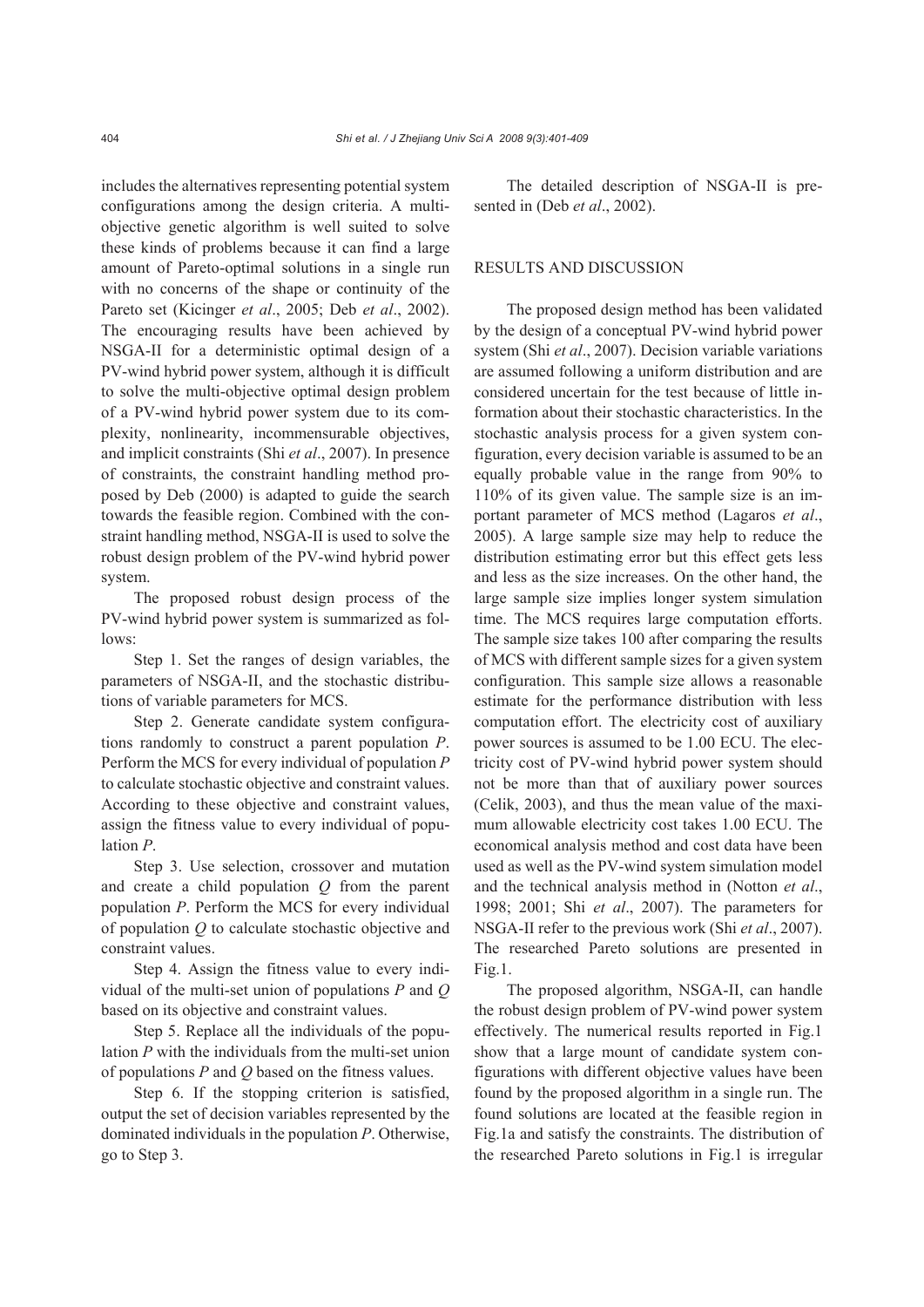

(a) ECM vs ALM; (b) ECM vs ECSTD; (c) ECM vs ALSTD; (d) ALM vs ECSTD; (e) ALM vs ALSTD; (f) ALSTD vs ECSTD

and located in some disconnected sub regions due to the nonlinear and complex nature of the robust design problem of PV-wind power system. In other words, the robust design problem is hard to solve because of the difficulties in finding and uniformly sampling solutions from the irregular and disconnected Pareto solution space. However, the adapted algorithm is so robust that it can uniformly sample Pareto solutions without concerning the shape or continuity of Pareto solution space.

The trade-off information among those decisive criteria can be derived from these candidate system configurations. Six plots in Fig.1 represent the pare-wise intersections among the four objectives. The trade-off information for any pair-wise objectives may be derived on the basis of the corresponding plot in Fig.1. The high ALM leads to the high ECM. As shown in Fig.1a, ALM and ECM increase at the same time. The ALM value increases fast in the about ECM range from 0.60 to 0.70 ECU/(kW·h) but slowly in the about ECM range from 0.70 to 1.00 ECU/(kW·h). The ECM value varies with the ECSTD value. Fig.1b shows that the ECSTD value changes greatly in the about ECM range from  $0.60$  to  $0.70$  ECU/(kW·h),

but little in the about ECM range from 0.70 to 1.00 ECU/(kW·h). The engineer may acknowledge the trade-off information among those decisive criteria after analyzing all the six plots in Fig.1. It should be mentioned that the candidate systems with about ECM 0.70 ECU/(kW·h) divide the searched results into two parts and the trade-off relationship for these two parts show different.

With the help of the above criterion trade-off information, three outstanding candidate designs are selected as shown in Table 2. Design No. 1 stands for the most economic candidate system configurations. Its ECM and ECSTD are the lowest, but it has the lowest ALM and the highest ALSTD. On the contrast, Design No. 3 is one of the most technical optimum configurations. Its ALM is the highest, while its ALSTD is lower. But it has the highest ECM and ECSTD. Design No. 2 with ECM 0.70 ECU/(kW·h) stands for the compromising candidate configurations. The criteria relationship of the candidate configurations with ECM less than 0.70 ECU/(kW·h) is different from the criteria relationship of those with ECM more than 0.70 ECU/(kW·h) as mentioned above. The ALM for Design No. 2 is larger and its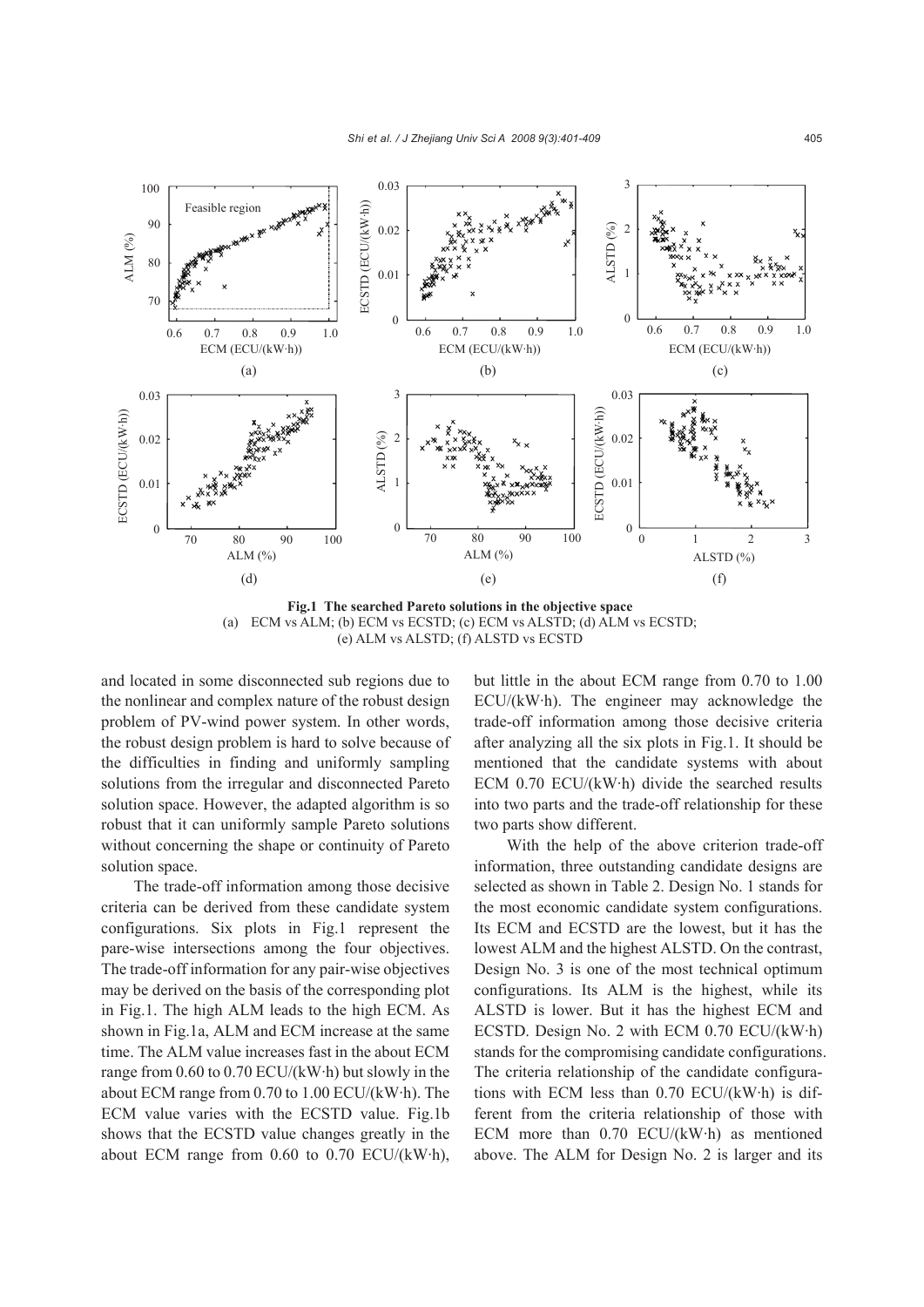ECM, ECSTD and ALSTD are smaller.

The relationship between the design objective value and the component size can be obtained further with the researched candidate solutions. The increasing size of the renewable components gives rise to the high system performance as shown in Fig.2. The larger size of the PV array leads to a high value of the design objective for the candidate systems with the same size of the wind turbine. So does the wind turbine. The battery size influences the system performance. ECM, ALM and ECSTD become larger when the battery size is increased as shown in Fig.3. At the same time, the selectable range of ALSTD becomes small.

The proposed robust design method has been compared with the deterministic method in (Bernal-Agustín *et al*., 2006). Using this deterministic method, the hybrid energy system has been designed with

autonomy level (AL) value and electricity cost (EC) value as criteria. The deterministic design results (circle) are shown in Fig.4a. The corresponding stochastic performance measures (square) have been plotted in Fig.4. The robust designs (cross) with the proposed method have also been plotted in Fig.4.

Design variable variation can give rise to performance variability. For the candidate systems obtained by the deterministic method in Fig.4a, their AL values are larger than their ALM values. Their EC values are smaller than their ECM values. Design variable variation worsens the performance of the candidate systems obtained by the deterministic method. Engineers prefer a design insensitive to the variation.

The optimal candidate solutions obtained with the proposed design method are less sensitive to design variable variation than those with deterministic

| Design No. $P_{\text{PV}}$ (kW) $P_{\text{wt}}$ (kW) |                                                                                                                                           |                                                                                  |                                          |                |                                                                                                                            | $C_{bat}$ (kW) ECM (ECU/(kW·h)) ALM (%) ECSTD (ECU/(kW·h)) ALSTD (%)                                     |                                          |
|------------------------------------------------------|-------------------------------------------------------------------------------------------------------------------------------------------|----------------------------------------------------------------------------------|------------------------------------------|----------------|----------------------------------------------------------------------------------------------------------------------------|----------------------------------------------------------------------------------------------------------|------------------------------------------|
| $\mathbf{1}$                                         | $1.8\,$                                                                                                                                   | $2.8\,$                                                                          | 3.7                                      | 0.589          | 69.51                                                                                                                      | $0.007\,$                                                                                                | 1.92                                     |
| $\sqrt{2}$                                           | 2.2                                                                                                                                       | $3.8\,$                                                                          | $11.3\,$                                 | 0.700          | 83.17                                                                                                                      | 0.019                                                                                                    | 0.73                                     |
| $\mathfrak{Z}$                                       | $2.6\,$                                                                                                                                   | 6.6                                                                              | 28.2                                     | 0.990          | 94.15                                                                                                                      | $0.026\,$                                                                                                | $0.87\,$                                 |
| ECM (ECU/(kW·h))                                     | 1.0<br>0.9<br>$0.8\,$<br>0.7<br>$0.6\,$<br>10 <sup>7</sup><br>$\,8\,$<br>6<br>$P_{\rm wt}$ (kW)                                           | $\overline{4}$<br>$\sqrt{2}$<br>$\boldsymbol{0}$<br>$\mathbf{1}$                 | 3<br>2<br>$P_{\rm PV}\,({\rm kW})$       | $\overline{4}$ | $100\,$<br>90<br>ALM $(%)$<br>80<br>70<br>$10\,$<br>$\,8\,$<br>$P_{\rm wt}$ (kW)                                           | 6<br>$\overline{4}$<br>$\sqrt{2}$<br>$\sqrt{2}$<br>$\boldsymbol{0}$<br>$\mathbf{1}$                      | 4<br>$\mathfrak{Z}$<br>$P_{\rm PV}$ (kW) |
| ECSTD (ECU/(kW·h))                                   | 0.03<br>0.02<br>$0.01\,$<br>$\begin{smallmatrix} 0\\10 \end{smallmatrix}$<br>$\,$ 8 $\,$<br>$\sqrt{6}$<br>$P_{\rm wt}\left(\rm kW\right)$ | (a)<br>$\overline{4}$<br>$\sqrt{2}$<br>$\boldsymbol{0}$<br>$\overline{1}$<br>(c) | 3<br>$\overline{2}$<br>$P_{\rm PV}$ (kW) | 4              | $2.5\,$<br>2.0<br>ALSTD <sup>(%)</sup><br>1.5<br>1.0<br>$\begin{array}{c} 0.5 \\ 10 \end{array}$<br>8<br>$P_{\rm wt}$ (kW) | (b)<br>6<br>3<br>$\overline{4}$<br>$\mathbf{2}$<br>$\sqrt{2}$<br>$\boldsymbol{0}$<br>$\mathbf{1}$<br>(d) | 4<br>$P_{\rm PV}$ (kW)                   |

**Table 2 Some candidate designs for the hybrid PV-wind power system**

**Fig.2 The relationship between the performance measures and the renewable component sizes**  (a)  $P_{\text{wt}}$  and  $P_{\text{PV}}$  vs ECM; (b)  $P_{\text{wt}}$  and  $P_{\text{PV}}$  vs ALM; (c)  $P_{\text{wt}}$  and  $P_{\text{PV}}$  vs  $\text{ESTD}$ ; (c)  $P_{\text{wt}}$  and  $P_{\text{PV}}$  vs ALSTD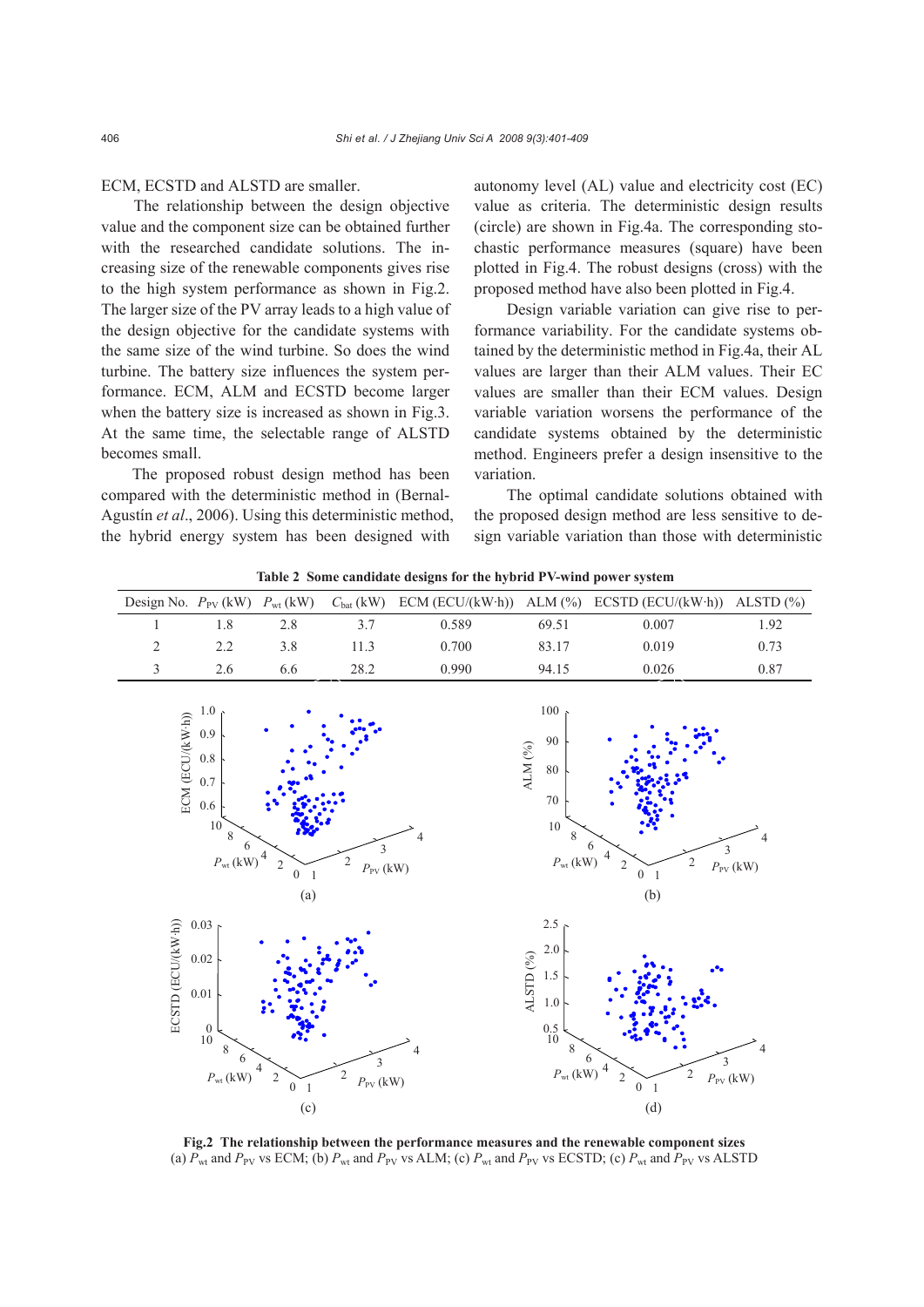

**Fig.3 The relationship between the performance measures and the battery capacity**  (a)  $C_{bat}$  vs ECM; (b)  $C_{bat}$  vs ALM; (c)  $C_{bat}$  vs ECSTD; (d)  $C_{bat}$  vs ALSTD



**Fig.4 The comparison between the deterministic design method and the proposed robust design method**  (a) ECM vs ALM; (b) ALSTD vs ECSTD; (c) ECM vs ECSTD; (d) ECM vs ALSTD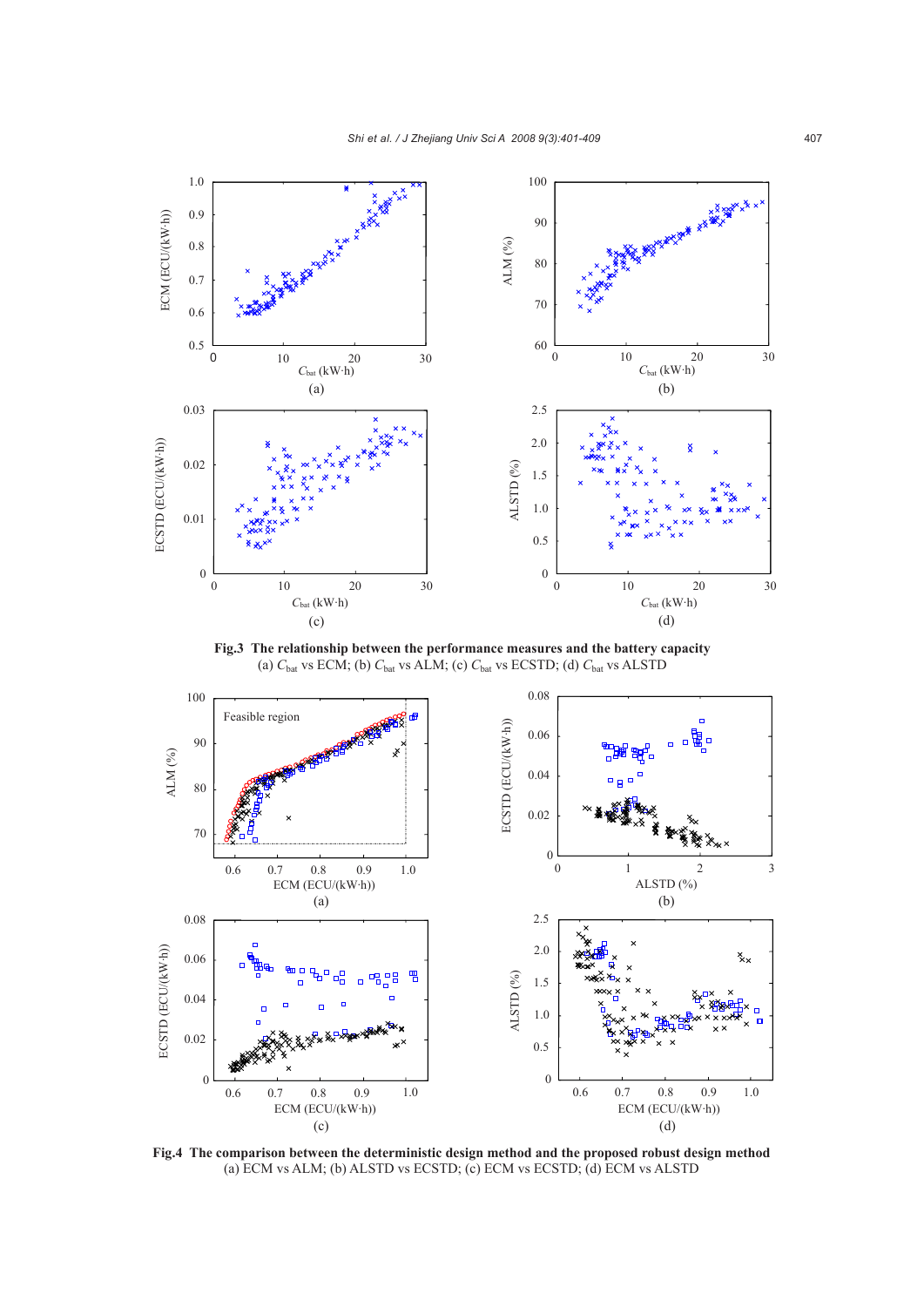methods. Considering stochastic performance measures, the deterministic results distribute below the right region of the robust results in Fig.4a. In other words, there always exists a robust design whose ALM is larger than a given deterministic design but ECM is smaller. The deterministic results locate at the right-up region of the robust results in Fig.4b. This means that there always exists a robust design whose ECSTD and ALSTD are smaller than a given deterministic design. Therefore, the proposed robust design method can find a large mount of Pareto optimal system configurations insensitive to design variable variation.

The robust candidate configurations have better compromising performance (techno-economical performance and robustness) than those deterministic ones. The deterministic trade-off line (circle) in Fig.4a is the design limit line whose points indicate the best performance that the designer may achieve. For any given ECM, there exists a robust design close to the design limit line. Nevertheless, the proposed robust design method can find a candidate configuration superior to the given one by the deterministic method considering the design variable variation. For a setting ECM value, we may find at least one robust candidate configuration whose ALM value is larger than that for the corresponding deterministic configuration in Fig.4a. Meanwhile, we may find at least one robust design whose ECSTD and ALSTD are smaller than that for the corresponding deterministic design in Figs.4c and 4d.

#### **CONCLUSION**

The robust optimal design of PV-wind hybrid power system has been formulated as a constraint multi-objective optimization problem to achieve candidate system configurations insensitive to randomness and uncertainty. Combined with the constraint handling method, NSGA-II is used to solve the complex nonlinear problem. Three issues (the total system cost, electricity cost, and the system autonomy level) are considered as the objective or constraint form for the robust design problem. MCS method, combined with LHS method, is used to evaluate the stochastic measures of the PV-wind hybrid power system. The proposed method has been tested in a conceptual PV-wind hybrid power system where the design variable variation, as an uncertainty, is considered.

The adopted optimization algorithm handles the robust design problem of PV-wind hybrid power system effectively, which means that a large mount of Pareto optimal system configurations insensitive to design variable variation have been found by the proposed robust design method. The trade-off information may be derived by comparing the performance of these configurations systematically. The satisfying design may be identified by these candidate system configurations.

These candidate system configurations have been compared with those obtained by deterministic methods in literature. Design variable variation can give rise to performance variability. The optimal candidate solutions obtained with the proposed design method are less sensitive to design variable variation than those obtained with deterministic methods. Meanwhile they have enough techno-economical performance. The proposed robust design method should be useful for hybrid power system designs that require techno-economical optimality and robustness simultaneously.

#### **References**

- Avramidis, A.N., Wilson, J.R., 1996. Integrated variance reduction strategies for simulation. *Operations Research*, **44**(2):327-346.
- Bernal-Agustín, J.L., Dufo-López, R., Rivas-Ascaso, D.M., 2006. Design of isolated hybrid systems minimizing costs and pollutant emissions. *Renewable Energy*, **31**(14): 2227-2244. [doi:10.1016/j.renene.2005.11.002]
- Celik, A.N., 2003. Techno-economic analysis of autonomous PV-wind hybrid energy systems using different sizing methods. *Energy Conversion and Management*, **44**(12): 1951-1968. [doi:10.1016/S0196-8904(02)00223-6]
- Deb, K., 2000. An efficient constraint handling method for genetic algorithms. *Computer Methods in Applied Mechanics and Engineering*, **186**(2-4):311-338. [doi:10. 1016/S0045-7825(99)00389-8]
- Deb, K., Pratap, A., Agarwal, S., Meyariva, T., 2002. A fast and elitist multiobjective genetic algorithm: NSGA-II. *IEEE Transactions on Evolutionary Computation*, **6**(2): 182-197. [doi:10.1109/4235.996017]
- Kellogg, W., Nehrir, M.H., Venkataramannan, G., Gerez, V., 1996. Optimal unit sizing for a hybrid wind/photovoltaic generating system. *Electric Power Systems Research*, **39**(1):35-38. [doi:10.1016/S0378-7796(96)01096-6]
- Kicinger, R., Arciszewski, T., de Jong, K., 2005. Evolutionary